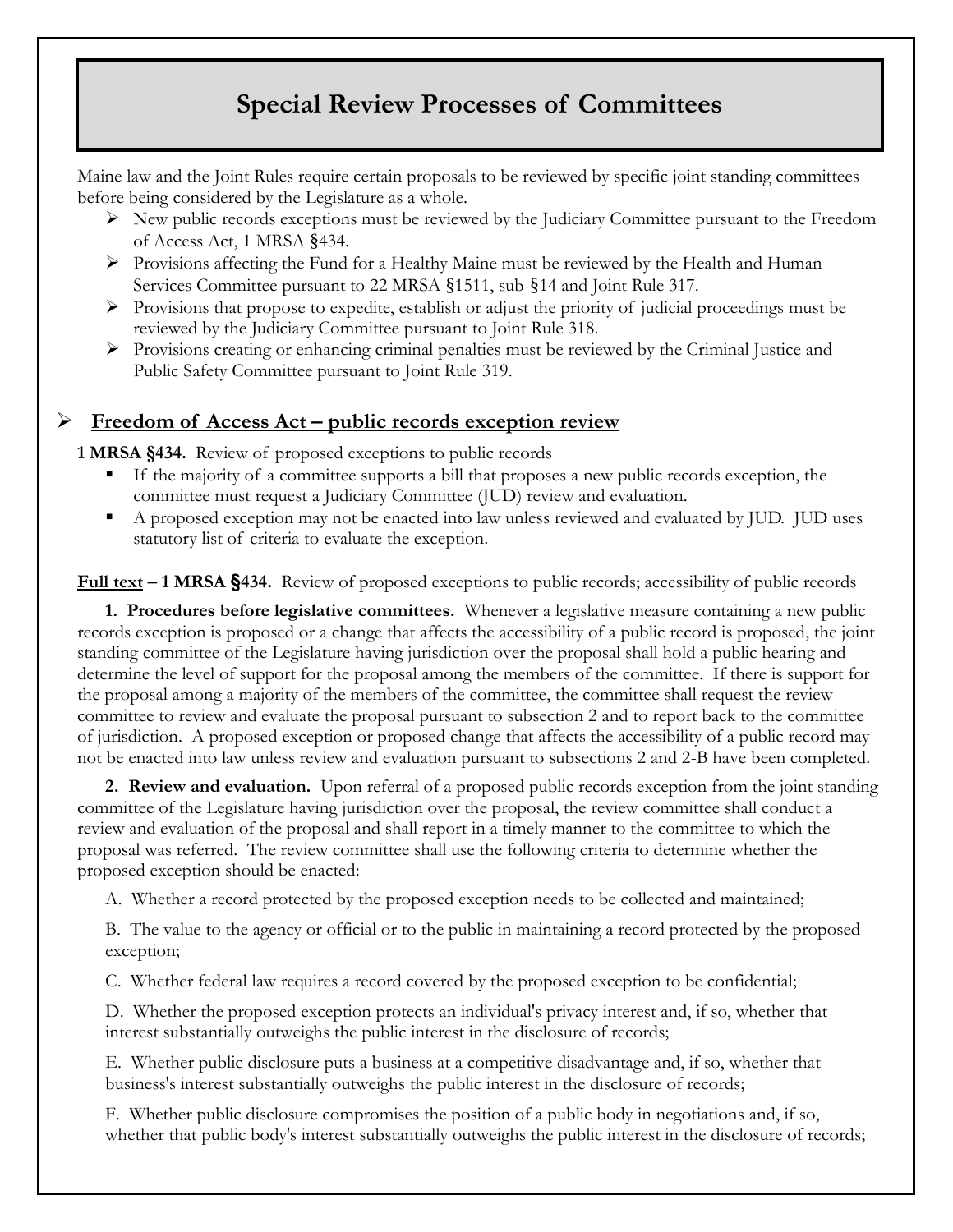G. Whether public disclosure jeopardizes the safety of a member of the public or the public in general and, if so, whether that safety interest substantially outweighs the public interest in the disclosure of records;

H. Whether the proposed exception is as narrowly tailored as possible; and

I. Any other criteria that assist the review committee in determining the value of the proposed exception as compared to the public's interest in the record protected by the proposed exception.

**2-A. Accountability review of agency or official.** In evaluating each proposed public records exception, the review committee shall, in addition to applying the criteria of subsection 2, determine whether there is a publicly accountable entity that has authority to review the agency or official that collects, maintains or uses the record subject to the exception in order to ensure that information collection, maintenance and use are consistent with the purpose of the exception and that public access to public records is not hindered.

**2-B. Accessibility of public records.** In reviewing and evaluating whether a proposal may affect the accessibility of a public record, the review committee may consider any factors that affect the accessibility of public records, including but not limited to fees, request procedures and timeliness of responses.

**3. Report.** The review committee shall report its findings and recommendations on whether the proposed exception or proposed limitation on accessibility should be enacted to the joint standing committee of the Legislature having jurisdiction over the proposal.

## **Fund for a Healthy Maine**

### **22 MRSA §1511, sub-§14 and Joint Rule 317.** Review of provisions affecting the Fund for a Healthy Maine

- If the majority of a committee supports a legislative proposal in a resolve or bill, including a budget bill, that affects the Fund for a Healthy Maine under the Maine Revised Statutes, Title 22, section 1511, or involves funding from the Fund for a Healthy Maine, the committee must request the Health and Human Services Committee (HHS) review and evaluation of the proposal as it pertains to the Fund for a Healthy Maine.
- HHS Committee shall conduct the review and report back to the committee of jurisdiction and to the Appropriations and Financial Affairs Committee.

**Full text – 22 MRSA §1511, sub-§14.** Review of provisions affecting the Fund for a Healthy Maine

**14. Legislative committee review of legislation.** Whenever a proposal in a resolve or bill before the Legislature, including but not limited to a budget bill, affects the fund, the joint standing committee of the Legislature having jurisdiction over the proposal shall hold a public hearing and determine the level of support for the proposal among members of the committee. If there is support for the proposal among a majority of the members of the committee, the committee shall request the joint standing committee of the Legislature having jurisdiction over health and human services matters to review and evaluate the proposal as it pertains to the fund. The joint standing committee of the Legislature having jurisdiction over health and human services matters shall conduct the review and report to the committee of jurisdiction and to the joint standing committee of the Legislature having jurisdiction over appropriations and financial affairs.

### **Full text – Joint Rule 317.** Review of provisions affecting the Fund for a Healthy Maine

Whenever a legislative proposal in a resolve or bill, including a budget bill, affects the Fund for a Healthy Maine under the Maine Revised Statutes, Title 22, section 1511, or involves funding from the Fund for a Healthy Maine, the joint standing committee of the Legislature having jurisdiction over the proposal shall hold a public hearing and determine the level of support for the proposal among members of the committee. If there is support for the proposal among a majority of the members of the committee, the committee shall request the joint standing committee of the Legislature having jurisdiction over health and human services matters to review and evaluate the proposal as it pertains to the Fund for a Healthy Maine. The joint standing committee of the Legislature having jurisdiction over health and human services matters shall conduct the